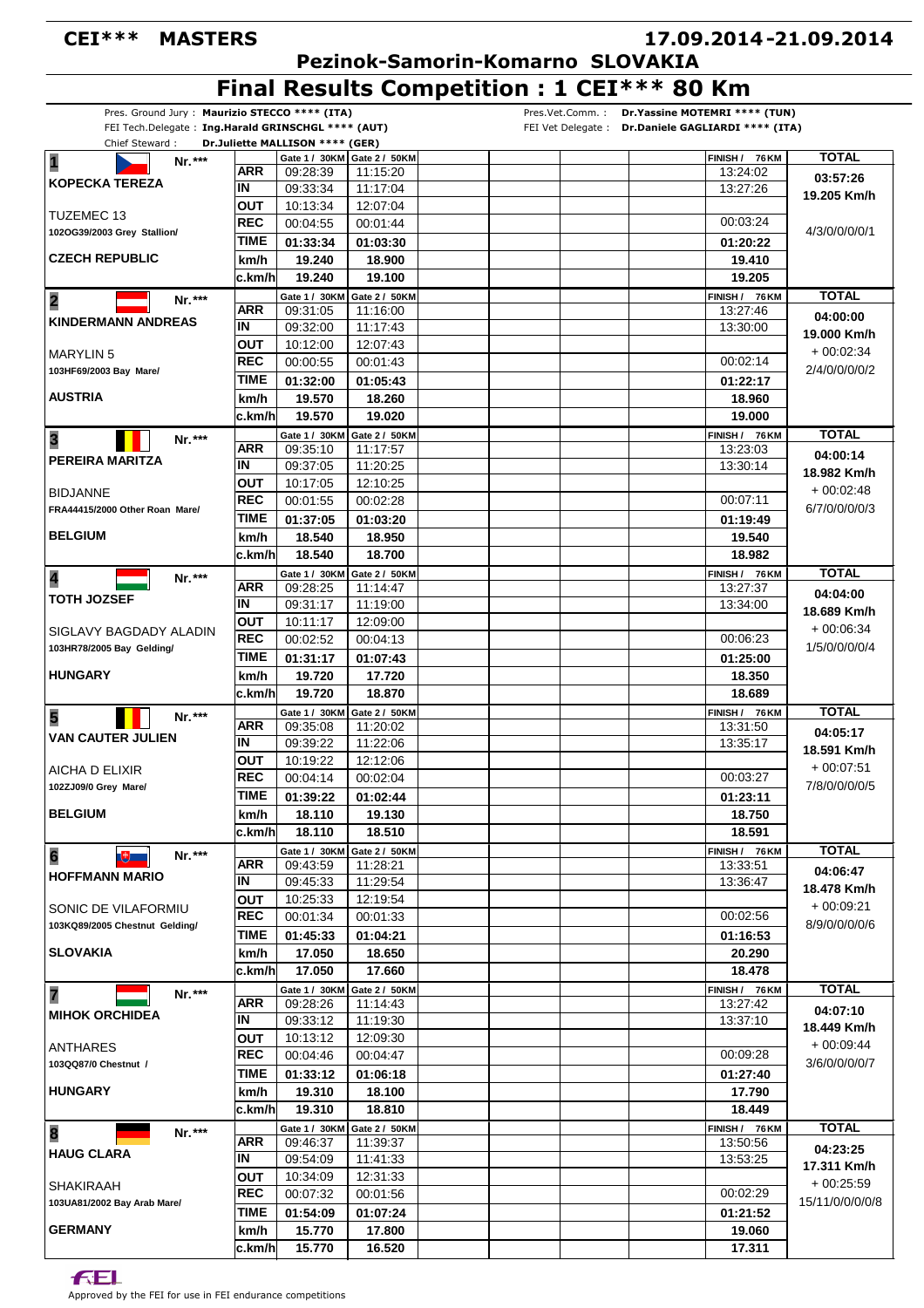#### **CEI\*\*\* MASTERS**

## **17.09.2014 21.09.2014 -**

 **Pezinok-Samorin-Komarno SLOVAKIA**

**Final Results Competition : 1 CEI\*\*\* 80 Km**

| Pres. Ground Jury: Maurizio STECCO **** (ITA)      |                   |                                 |                           | Pres.Vet.Comm.: Dr.Yassine MOTEMRI **** (TUN)      |                  |
|----------------------------------------------------|-------------------|---------------------------------|---------------------------|----------------------------------------------------|------------------|
| FEI Tech.Delegate: Ing.Harald GRINSCHGL **** (AUT) |                   |                                 |                           | FEI Vet Delegate : Dr.Daniele GAGLIARDI **** (ITA) |                  |
| Chief Steward:                                     |                   | Dr.Juliette MALLISON **** (GER) |                           |                                                    |                  |
| 9<br>Nr.***                                        | ARR               | Gate 1 / 30KM Gate 2 / 50KM     |                           | FINISH / 76 KM                                     | <b>TOTAL</b>     |
| <b>RUIZ DE VILLA FERNANDEZ</b>                     | IN                | 09:49:47<br>09:50:41            | 11:44:45<br>11:45:40      | 13:50:49<br>13:53:49                               | 04:23:49         |
| <b>JUAN CARLOS</b>                                 |                   | 10:30:41                        |                           |                                                    | 17.285 Km/h      |
| <b>LAN BUGATI</b>                                  | OUT<br><b>REC</b> | 00:00:54                        | 12:35:40<br>00:00:55      | 00:03:00                                           | $+00.26.23$      |
| 104AM08/0 Chestnut Mare/                           | <b>TIME</b>       |                                 |                           |                                                    | 12/13/0/0/0/0/9  |
|                                                    |                   | 01:50:41                        | 01:14:59                  | 01:18:09                                           |                  |
| <b>SPAIN</b>                                       | km/h              | 16.260                          | 16.000                    | 19.960                                             |                  |
|                                                    | c.km/hl           | 16.260                          | 16.160                    | 17.285                                             |                  |
|                                                    |                   |                                 |                           |                                                    |                  |
| 10<br>Nr.***                                       |                   | Gate 1 / 30KM                   | Gate 2 / 50KM             | FINISH /<br>76 KM                                  | <b>TOTAL</b>     |
| <b>LANG RENATE</b>                                 | <b>ARR</b>        | 09:46:36                        | 11:37:22                  | 13:51:03                                           | 04:26:03         |
|                                                    | IN                | 09:49:55                        | 11:40:18                  | 13:56:03                                           | 17.140 Km/h      |
| QUIKLY DU SAUVETERRE                               | OUT               | 10:29:55                        | 12:30:18                  |                                                    | $+00:28:37$      |
| 103MX67/2004 Grey Stallion/                        | <b>REC</b>        | 00:03:19                        | 00:02:56                  | 00:05:00                                           | 11/10/0/0/0/0/10 |
|                                                    | TIME              | 01:49:55                        | 01:10:23                  | 01:25:45                                           |                  |
| <b>AUSTRIA</b>                                     | km/h              | 16.380                          | 17.050                    | 18.190                                             |                  |
|                                                    | c.km/h            | 16.380                          | 16.640                    | 17.140                                             |                  |
| 11<br>Nr.***                                       |                   | Gate 1 / 30KM                   | Gate 2 / 50KM             | FINISH / 76 KM                                     | <b>TOTAL</b>     |
| <b>JADLOVSKY PETR</b>                              | ARR               | 09:45:20                        | 11:37:18                  | 13:51:21                                           | 04:30:02         |
|                                                    | IN                | 09:49:50                        | 11:42:16                  | 14:00:02                                           | 16.887 Km/h      |
| NAOMI DAKOTA                                       | <b>OUT</b>        | 10:29:50                        | 12:32:16                  |                                                    | + 00:32:36       |
| 102QJ47/2002 Grey OR1/1 Mare/                      | <b>REC</b>        | 00:04:30                        | 00:04:58                  | 00:08:41                                           | 10/12/0/0/0/0/11 |
|                                                    | TIME              | 01:49:50                        | 01:12:26                  | 01:27:46                                           |                  |
| <b>CZECH REPUBLIC</b>                              | km/h              | 16.390                          | 16.570                    | 17.770                                             |                  |
|                                                    | c.km/hl           | 16.390                          | 16.460                    | 16.887                                             |                  |
| 12<br>Nr.***                                       |                   | Gate 1 / 30KM                   | Gate 2 / 50KM             | FINISH / 76 KM                                     | <b>TOTAL</b>     |
| $\mathbb{R}$                                       | ARR               | 09:46:00                        | 11:44:32                  | 13:51:00                                           | 04:32:12         |
| <b>HUBACOVA PETRA</b>                              | ΙN                | 09:51:29                        | 11:46:17                  | 14:02:12                                           |                  |
|                                                    | OUT               | 10:31:29                        | 12:36:17                  |                                                    | 16.752 Km/h      |
| <b>OCAZ</b>                                        | <b>REC</b>        | 00:05:29                        | 00:01:45                  | 00:11:12                                           | $+00:34:46$      |
| 102RK86/2002 Gelding/                              | TIME              | 01:51:29                        | 01:14:48                  | 01:25:55                                           | 13/14/0/0/0/0/12 |
| SLOVAKIA                                           | km/h              | 16.150                          | 16.040                    | 18.160                                             |                  |
|                                                    | c.km/h            | 16.150                          | 16.100                    | 16.752                                             |                  |
|                                                    |                   | Gate 1 / 30KM                   | Gate 2 / 50KM             | FINISH / 76 KM                                     | <b>TOTAL</b>     |
| Nr.***<br>13<br><u>ity – </u>                      | ARR               | 09:49:08                        | 11:44:30                  | 14:00:17                                           |                  |
| <b>SAFRANOVA KATARINA</b>                          | IN                | 09:52:20                        | 11:46:37                  | 14:07:29                                           | 04:37:29         |
|                                                    | OUT               | 10:32:20                        | 12:36:37                  |                                                    | 16.433 Km/h      |
| <b>SHAKIR MAGIC GREY</b>                           | <b>REC</b>        | 00:03:12                        | 00:02:07                  | 00:07:12                                           | $+00.40.03$      |
| 103KE60/0 Grey Stallion/                           | TIME              | 01:52:20                        | 01:14:17                  | 01:30:52                                           | 14/15/0/0/0/0/13 |
| <b>SLOVAKIA</b>                                    | km/h              | 16.020                          | 16.150                    | 17.170                                             |                  |
|                                                    | c.km/h            | 16.020                          | 16.080                    | 16.433                                             |                  |
|                                                    |                   |                                 |                           |                                                    |                  |
| 14<br>Nr.***                                       | ARR               | Gate 1 / 30KM<br>10:02:55       | Gate 2 / 50KM<br>12:04:25 | FINISH / 76 KM<br>14:32:21                         | <b>TOTAL</b>     |
| <b>FORES CASALS BERNAT</b>                         | IN                | 10:05:51                        | 12:06:24                  | 14:40:16                                           | 05:10:16         |
|                                                    | ΟUΤ               | 10:45:51                        | 12:56:24                  |                                                    | 14.697 Km/h      |
| IARUSKA DE VILAFORMIU                              | <b>REC</b>        | 00:02:56                        | 00:01:59                  | 00:07:55                                           | $+01:12:50$      |
| 104EL68/0 Chestnut Mare/                           | <b>TIME</b>       | 02:05:51                        | 01:20:33                  | 01:43:52                                           | 16/16/0/0/0/0/14 |
| <b>SPAIN</b>                                       |                   |                                 |                           |                                                    |                  |
|                                                    | km/h              | 14.300<br>14.300                | 14.900<br>14.530          | 15.020                                             |                  |
|                                                    | c.km/h            |                                 |                           | 14.697                                             |                  |
| 15<br>Nr.***                                       |                   | Gate 1 / 30KM                   | Gate 2 / 50KM             | FINISH / 76 KM                                     | <b>TOTAL</b>     |
| <b>KUEBBELER DANIELA</b>                           | <b>ARR</b><br>IN  | 10:30:41                        | 12:32:16                  | 15:03:32                                           | 05:39:47         |
|                                                    |                   | 10:35:25                        | 12:35:03                  | 15:09:47                                           | 13.420 Km/h      |
| <b>BUDDY D</b>                                     | OUT               | 11:15:25                        | 13:25:03                  |                                                    | + 01:42:21       |
| GER 42662/2000 Chestnut Arab Gelding/              | <b>REC</b>        | 00:04:44                        | 00:02:47                  | 00:06:15                                           | 19/18/0/0/0/0/15 |
|                                                    | <b>TIME</b>       | 02:35:25                        | 01:19:38                  | 01:44:44                                           |                  |
| <b>GERMANY</b>                                     | km/h              | 11.580                          | 15.070                    | 14.890                                             |                  |
|                                                    | c.km/h            | 11.580                          | 12.760                    | 13.420                                             |                  |